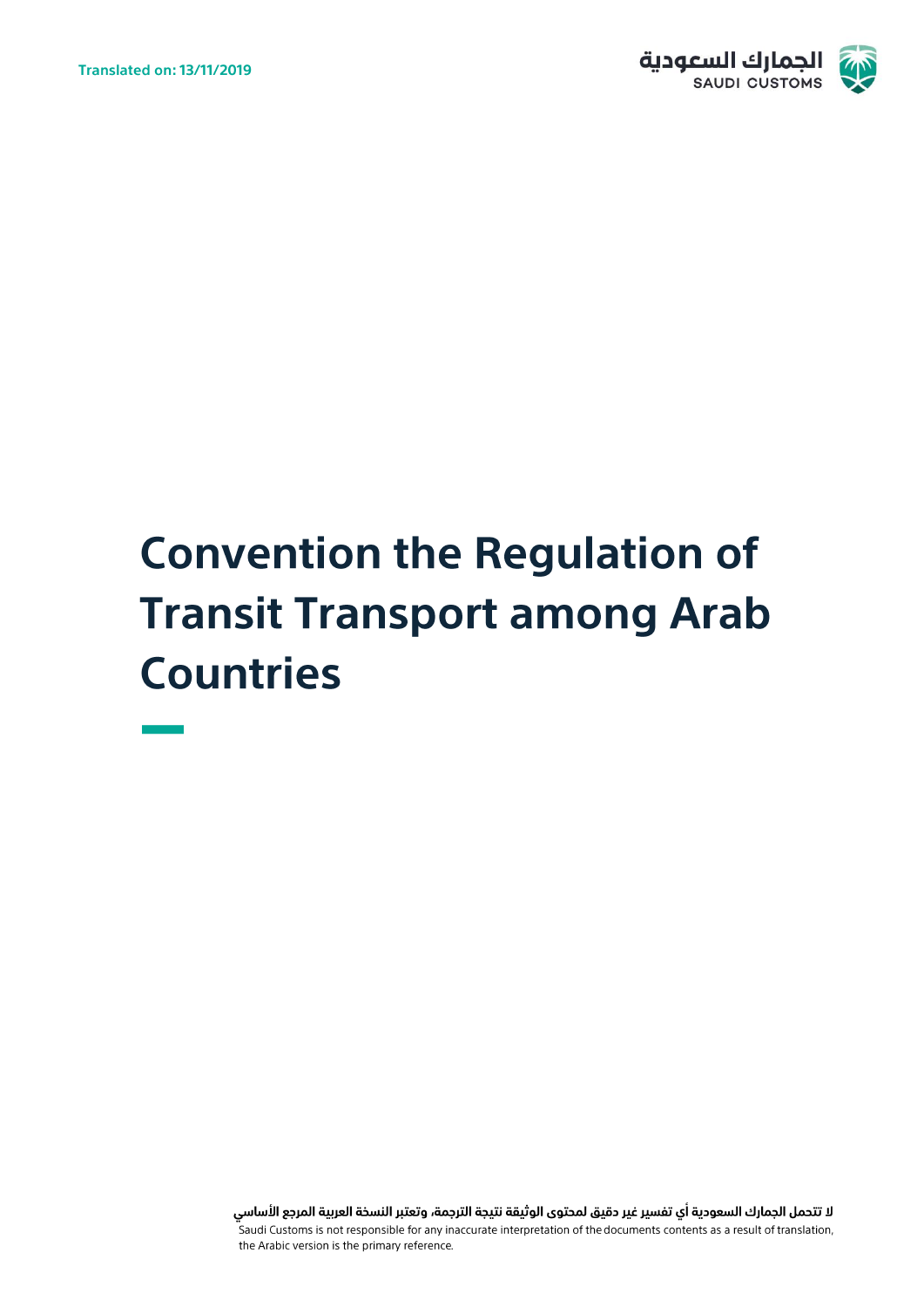**Translated on: 13/11/2019** 



# **Agreement on the Regulation of Transit Transport among Arab States**

Governments of:

Hashemite Kingdom of Jordan

United Arab Emirates

Kingdom of Bahrain

Republic of Tunisia

People's Democratic Republic of Algeria

Kingdom of Saudi Arabia

Republic of the Sudan

Syrian Arab Republic

Somali Democratic Republic

Iraqi Republic

Sultanate of Oman

Palestine Liberation Organization

State of Qatar

State of Kuwait

Lebanese Republic

Great Socialist People's Libyan Arab Jamahiriya

Arab Republic of Egypt

Kingdom of Morocco

The Islamic Republic of Mauritania

Yemen Arab Republic

And Democratic Republic of Yemen

Desire to enhance and develop economic ties amongst Arab Leagues' members and comply with article (2) of Charter of Arab League which provides to the effect that a close cooperation between Arab Leagues' states shall be established with respect to economic and financial affairs.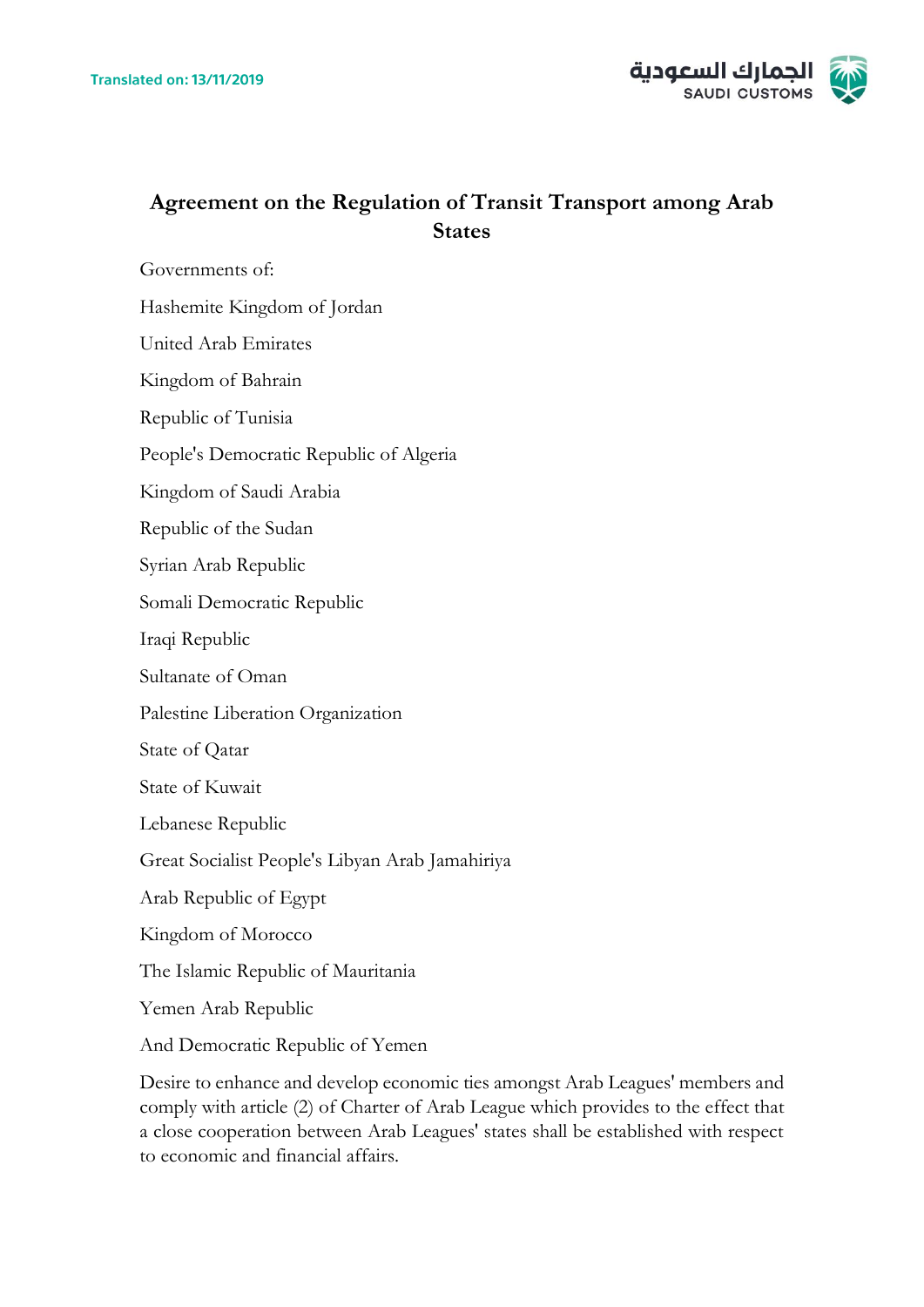

Since these governments recognize the necessity of regulation and progress of goods transport through Arab territories, they hereby agreed to the following:

# **Chapter (1)**

#### **Definitions**

#### Article (1)

Fort the purposes of this agreement, expressions mentioned below shall have the meaning ascribed to them:

#### **1. Transport units**

- a) Road vehicles, including trailers and semitrailers**.**
- b) Railway carriages
- c) Transportations used in internal waterways for goods transport, provided that such transport units shall satisfy terms and conditions stipulated in paragraph (a) of article (10) hereof.
- d) Containers of internal size of one or more meter square.

Even if such transport units are prepared to transport goods packaged in typical vessels (containers)

#### **2. Exceptional cargo**

Goods loaded in transport unit that cannot be usually packaged and sealed due to weight, size or nature, provided that such goods can be easily recognized.

#### **3. Taxes and duties**

All taxes, duties and charges applied to goods upon import, export, or transit excluding service charges determined hereunder.

#### **4. Transit process**

Goods transport from release office to destination office to according this agreement.

#### **5. Load office**

Station office located in territory of contracting party that has the authorities to place customs seals on the transport units for transit purposes.

#### **6. Release office**

A station office of a contracting party where transit process starts. Such office may be load office as well.

#### **7. Transit office**

A station office of a contracting party where a transport unit passes through during transit process.

# **8. Destination office**

Station office of a contracting party where transit process ends.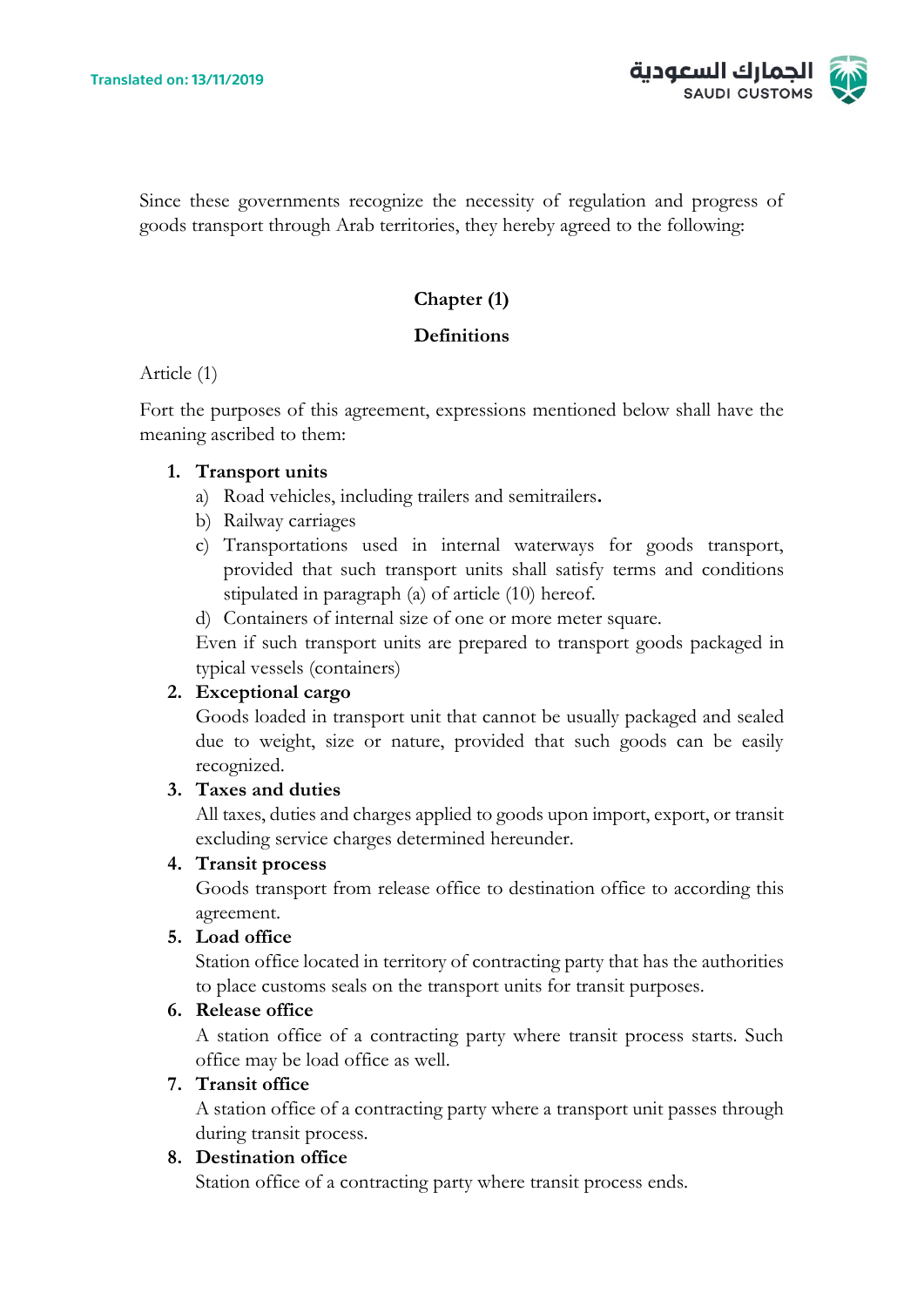

#### **9. Manifest**

A document that involves description of goods shipped in transport units. Such description includes the following:

- a) Marks, references, numbers and kinds of parcels or units.
- b) Goods description.
- c) Goods value.
- d) Good origin and exporter.
- e) Destination country.
- f) Goods' actual weight.
- g) Definition of transport unit.
- h) Name and address of person signing the manifest.
- i) Name of sender and recipient.
- j) Details of any documents attached to the manifest.
- k) Number and date of sequential statements**.**
- l) A field for remarks related to customs seals and the date they are set.
- m) A field for special remarks.

#### **10. Transit statement "permit"**

The full statement that shall be submitted upon every transit process in the country where the process starts per the annex No. (1) attached hereto.

#### **11. Transit zone**

Territories of the contracting parties to the agreement.

#### **12. Carrier**

Person that performs transport process of the transit upon authorization of the competent customs authorities.

#### **13. Guarantor or surety**

A person authorized by customs authorities in a contracting party to provide guarantees and sureties.

#### **14. Bond card**

A card issued by a guarantor or surety proving the carrier is covered by a bond hereunder.

#### **15. Authorizer**

A person that signs the manifest or its representative.

#### **16. Person**

Natural or legal person.

#### **17. Certification**

Certification, approval or acceptance.

#### **18. Committee**

The technical committee formed hereunder.

Article (2):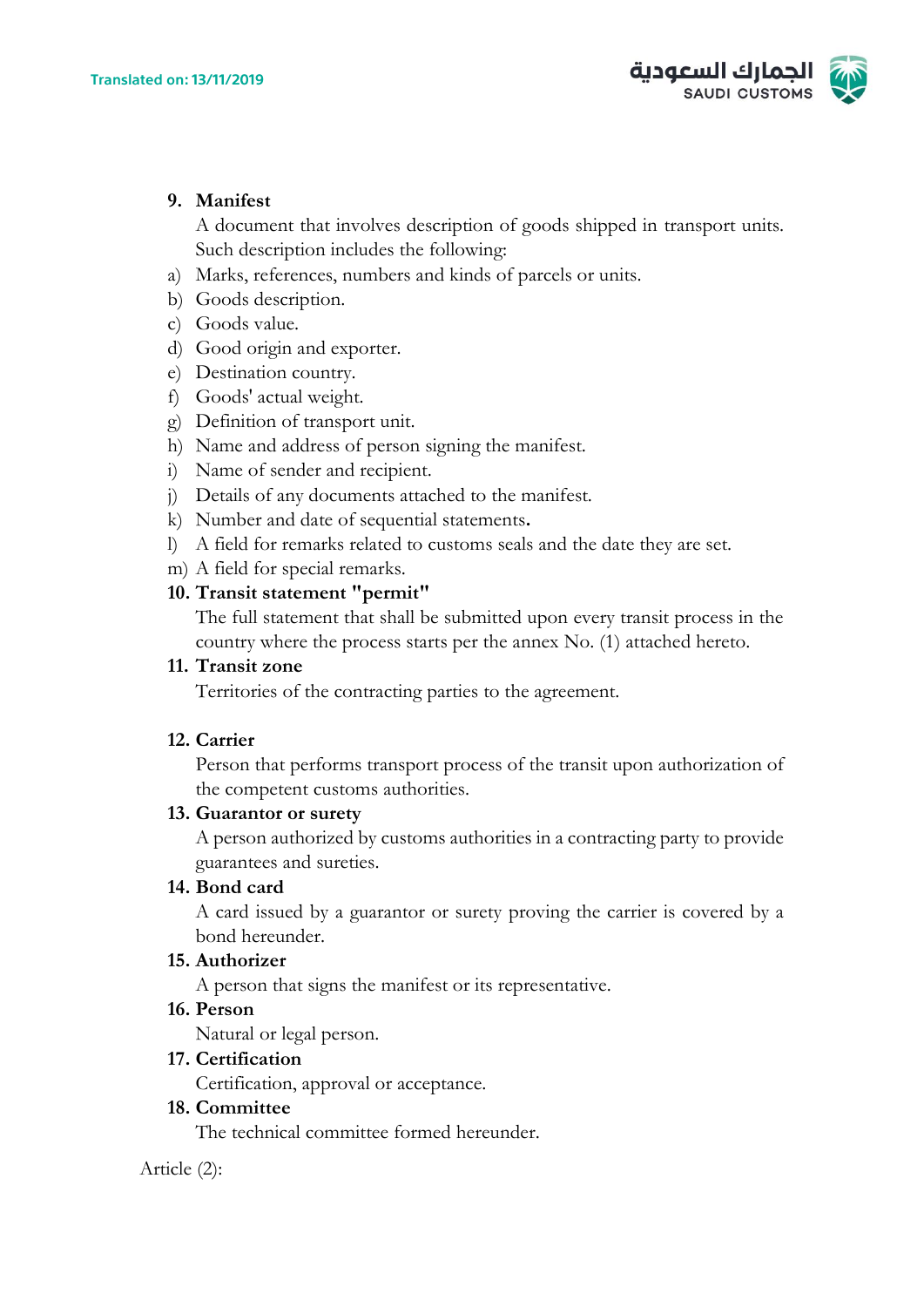

- 1. For the purpose of this agreement, transit transport is the transport of goods, personal proprieties and transport units of any origin (taking the boycott provisions into account) through territories of the contracting parties, whether transported from another transport unit, stored in warehouses and changed in terms of shipping or not. This represents a full transport starting and ending outside the country where the transport process goes through, provided that the destination is a contracting party's country.
- 2. Transit goods of contracting party origin shall be covered by this agreement even if the destination country is not a contracting party. Included in transit transport of goods are transport of road vehicles by way of driving and transport of livestock and alive animals by way of walking or loading through a contracting party country to the other party country per applicable customs regulations and rules.
- 3. Each contracting party to the agreement may use ports of the contracting parties for import and export processes and within the purposes hereof, whenever possible. The concerned country shall provide the optimal facilitations on this regard.

# **Chapter (2) The scope of application**

Article (3):

- 1. This agreement shall be applied to goods transport per the article (2) hereof.
- 2. A reference to goods transport via transport units shall include exceptional cargo transport, unless otherwise provided with regard to exceptional cargo.
- 3. Military weapons, equipment and stuff are excluded from this agreement.

Article (4):

A beneficiary of this agreement undertakes to comply with the following:

- 1. Regardless exceptional cargo cases, transport shall be carried out via transport units satisfying terms and conditions set out in article (11) hereof.
- 2. Transit statement (permit) shall accompany any transport unit and be submitted to customs authorities' release office, provided that such statement fulfils the required terms and conditions.
- 3. The authorizer shall hold a valid bond card and be covered by acceptable guarantee provided by a contracting party.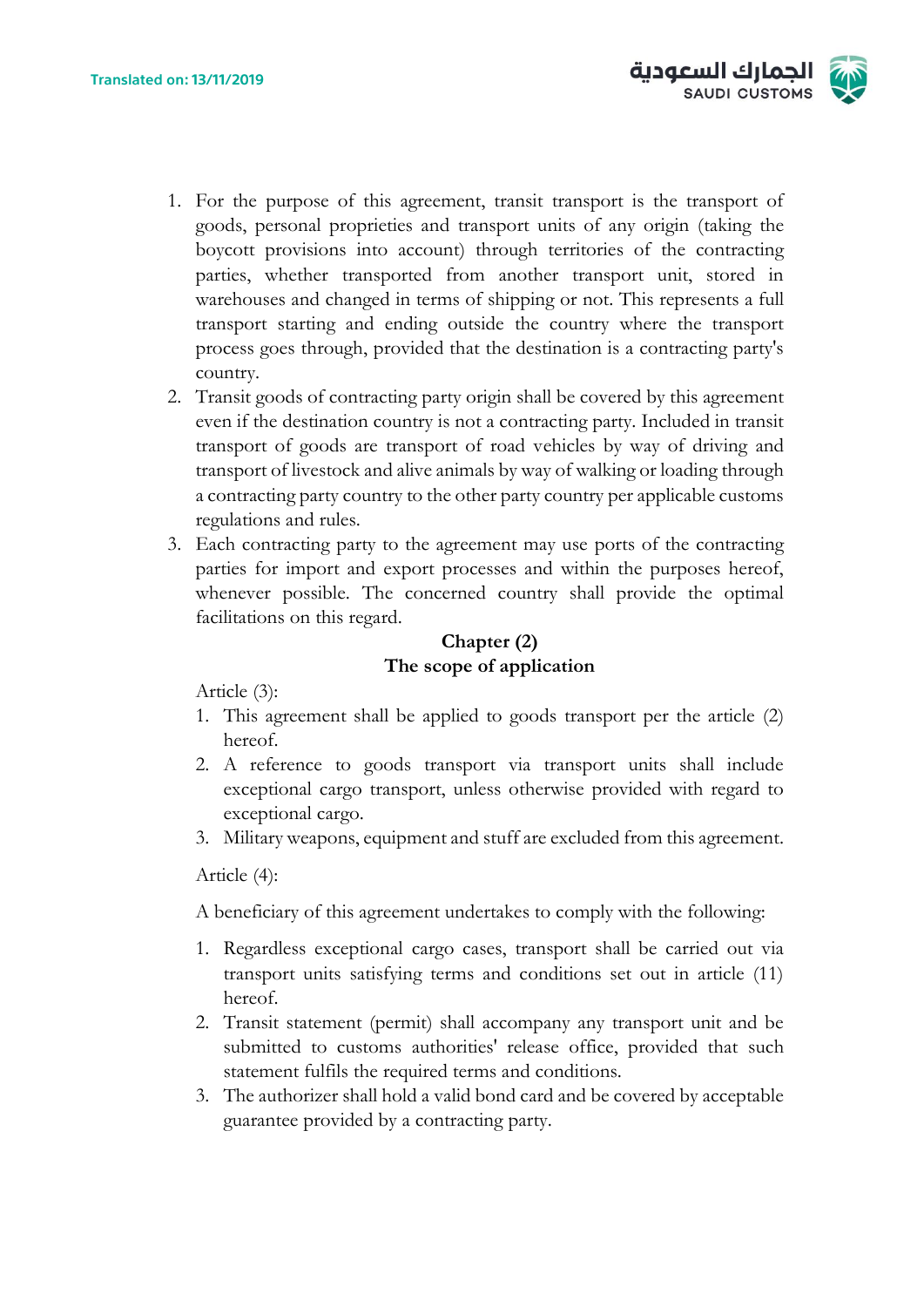

4. Prepared by the transport unit's owner or the authorized representative and approved by exporter country's competent customs authorities, Manifest shall be provided.

Article (5):

Pursuant to terms and conditions required by this agreement, goods and transport units:

1. Are not subject to taxes, duties or charges to be paid or deposited with the release or transit offices as usually applied upon import, export or transit processes, except for official service charges imposed such as transit duties, road maintenances and services provided by Arab League's public organizations. Such charges may not exceed as a whole 0.004 of the transit goods value.

(Arab Republic of Egypt had a reservation about applying this percentage to Suez Canal)

- 2. Generally are not subject to customs inspection in transit offices if seals are proper and there is no evidence for manipulation or violation. This provision does not apply to exceptional cargo.
- 3. Generally are not subject during transit process- to any customs formalities that go beyond the limits prescribed in this agreement without prejudice to application of the provisions related to public morals, public security, public health and plant and animal wealth.

# **Chapter (3) Special provisions**

Article (6):

- 1. Goods shall be allowed to be transported through any contracting party per this agreement in transport units without any obstruction, restriction or discrimination for the transport unit's kind, provided that they are registered with any contracting party and responsible to certified carrier.
- 2. Transport units getting back to a contracting party shall be given appropriate facilitations in any contracting party's territories. The respective driver shall be granted facilitations required to pass and reside pursuant to laws and regulations applicable by the contracting parties.
- 3. Contracting parties to the agreement shall be granted a priority to use their ports for the transit process purposes.
- 4. a) No contracting party may grant advantages or facilitations to nonparty to the agreement equivalent to or exceeding those granted hereunder.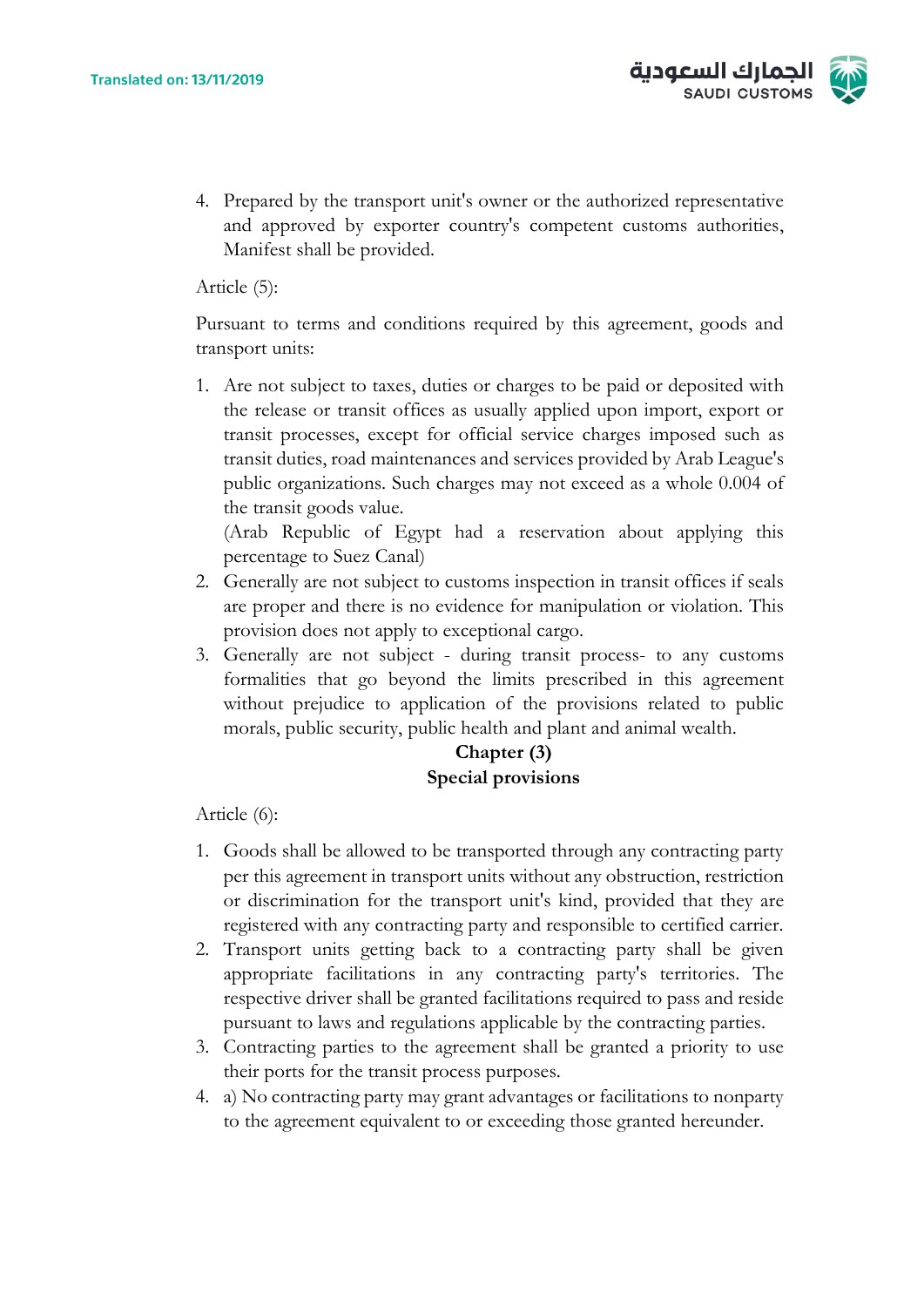

However, member state may exceptionally enter into an agreement contrary to this paragraph provisions having submitted the respective justifying reasons.

b) Agreements made before this agreement comes into force are excluded from paragraph (a) of this article.

- 5. Political reasons do not obstruct application of this agreement.
- 6. Contracting parties seeks to improve and maintain transit roads so that they can be continuously used for transport.

Article (7):

- 1. Shipping cars registered with contracting parties for the purposes of the agreement may enter or pass, unloaded or loaded, from and to territories of any contracting party till they can load or unload, provided that such cars are not allowed locally to transport in this country. Paragraph (2) of this article shall be conformed to.
- 2. Goods are to be transported by cars of the contracting parties without determination of the ratios. Offices regulating turns shall be established for this purposes.
- 3. Cars shall be guaranteed per local laws and regulations applicable in the country entered or passed through by such cars.

Article (8):

Regulating transit countries in times transport units pass through a contracting country, Customs statements (permits) shall be replaced by the regulating manifest applicable in exporter's country; such manifest shall be approved for all transit process phases.

Article (9):

Contracting parties encourage rail transport of goods, whenever possible.

Article (10):

A common guarantee organization involving contracting parties shall be established for the purposes of guaranteeing amounts due as a result of transit process. For which purposes, such organization issues bond cards as accepted and agreed upon by all contracting parties.

Until the above organization is established, each contracting party shall determine terms and conditions applied to a person issuing guarantees and the type and value of such guarantee provided for the transit goods and transport equipment.

# **Chapter (4)**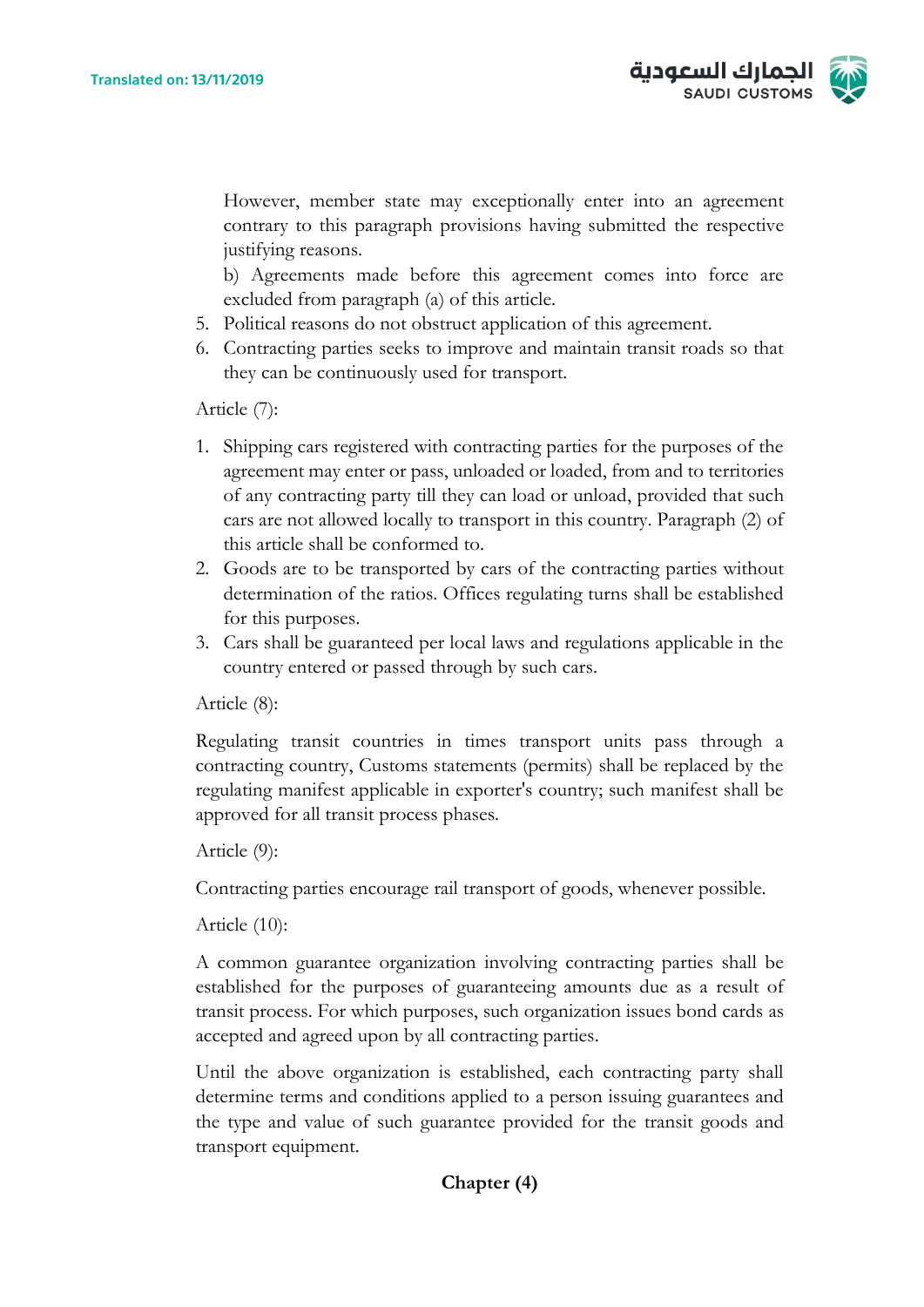

#### **Technical requirements applied to transport units**

Article (11):

- 1. Goods' transport units shall meet the following requirements:
	- a) They shall be approved per customs seal law.
	- b) Customs seals shall be simply and effectively placed on such units.
	- c) In case of taking out or getting in any goods through the sealed part, a clear abusing effects shall be left or the custom seal shall go broken then.
	- d) Transport units may not have any spaces where any other goods can be hidden.
	- e) All spaces housing the goods shall be made the way customs inspection can access to.
	- f) A barrier between driver and goods box shall be placed as far as packaging is fulfilled per paragraph (g) of this article.
	- g) Uncovered transport units shall be packaged by sealing covers tied by ropes and externally surrounded by a wire; then such units are to be sealed by customs seal, the matter that ensures goods are never abused.
- 2. Right after this agreement comes into force, contracting party develop through the committee common specifications for transport units and unify similar transported cargo in such specifications. Until this matter happens, the transport units are allowed to load, in all contracting party's territories, the cargo registered in the respective license.
- 3. In case the specifications of nonparties' transport units don not comply with paragraphs (1) and (2) of this article, the committee determines the accepted specifications thereof for transport through contracting party's territories.

#### **Chapter (5) Customs covers, ropes and seals**

Article (12):

- 1. Customs covers, ropes and seals used for transit process shall meet the minimum terms and conditions stipulated in annex (2) hereto.
- 2. Contracting parties shall, where possible, accept covers, ropes and seals placed by contracting parties' customs authorities, provided that they meet the minimum terms and conditions stipulated in annex (2) hereto. Contracting parties may add other ropes and set their seals.
- 3. Upon acceptance by a contacting party of convers and seals placed by another contracting party, such convers and seals shall be granted the legal protection in the former's territories as if national convers and seals.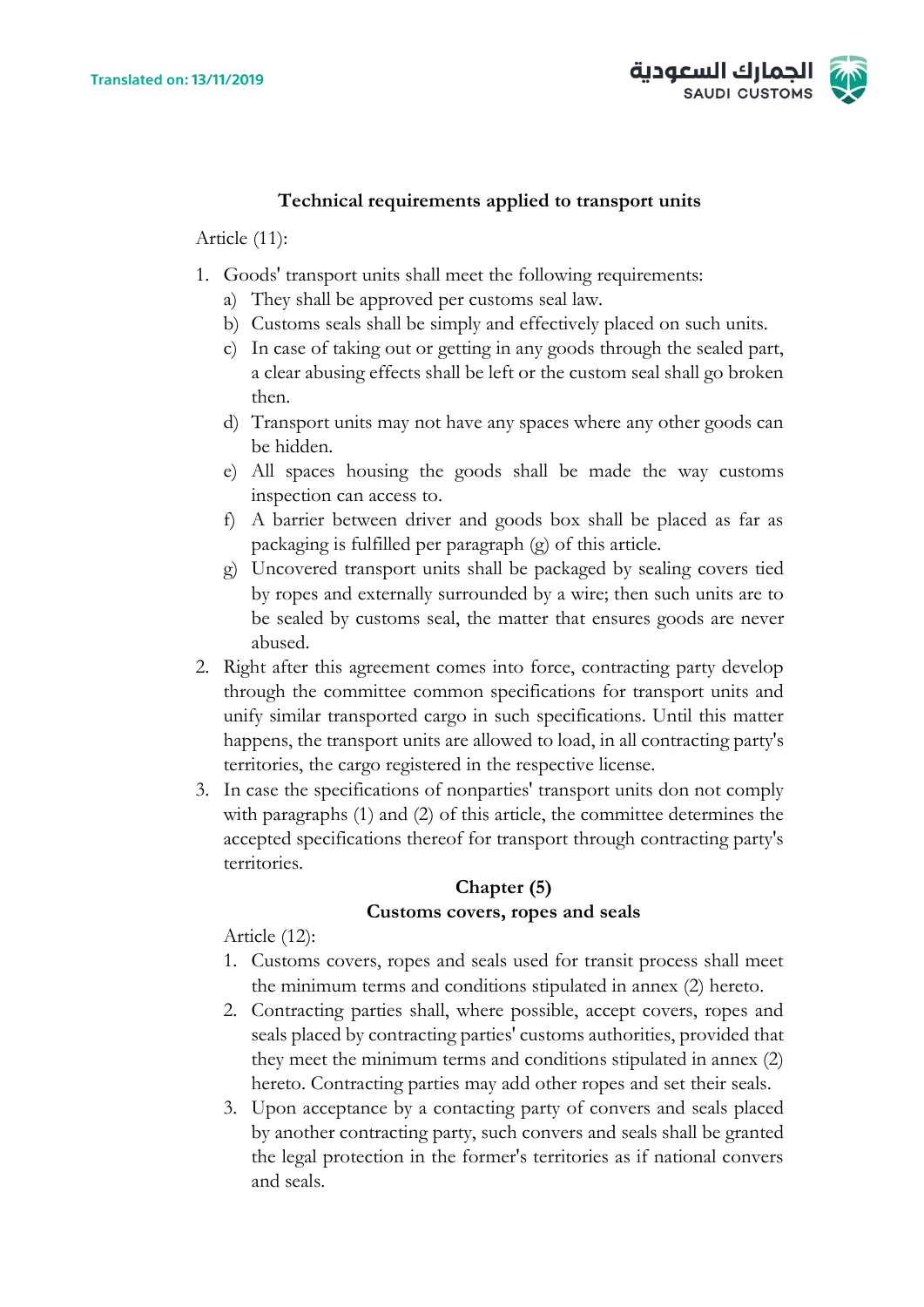

#### Article (13):

For the purposes of this agreement, Contracting parties exchange pictures for customs seal and authorized officials' signature forms.

### **Chapter (6) Violations**

#### Article (14):

- 1. In case of violation hereto, customs authority or any other competent authority located in the contracting party's territory where the violation occurred is entitled to take the formalities required to fulfill taxes, duties and fines.
- 2. In case the territory where the violation occurred cannot be recognized, such violation, then, shall be deemed to occur in the territory where the violation is found out. The related contracting parties shall track the violation per the applicable laws if this violation is recognized, then, to occur in their territories.

Article (15):

In case a criminal act violating the law or a breach to this agreement is committed, the competent authority in the territory where such act occurs or is so considered according to article (14) hereof has the right to take the necessary formalities against the perpetrator, which formalities include penalties to be applied and taxes, duties and other charges returned pursuant to the applicable law.

# **Chapter (7)**

#### **Formalities of load and release offices**

Article (16):

- 1. Loaded transport units complying with article (11) hereof along with transit statement shall be submitted before the competent customs authority's load and release offices.
- 2. Transport units shall be sealed with customs seals by authorities mentioned and registered in the manifest. Seals shall involve the office's name, the respective details and the date they are set.
- 3. Customs authority takes any step as deemed appropriate within the scope of national legislation so that data accuracy and conformance to shipped goods can be verified.
- 4. The submitted guarantee shall be valid.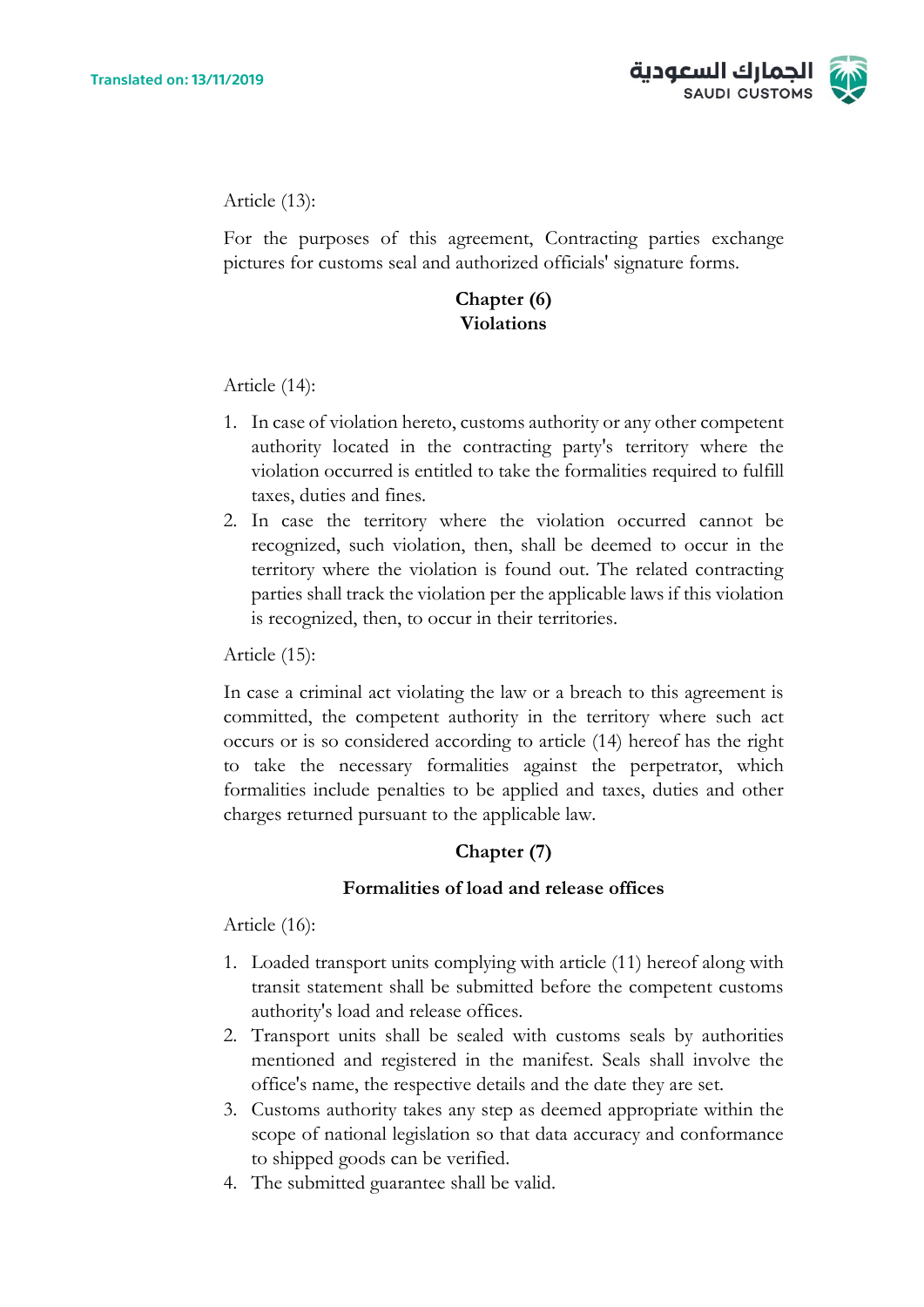

- 5. Transit statement shall be returned having completed customs formalities to the concerned person. Customs authority's release office keeps a copy of such transit statement.
- 6. Exceptional cargo is not subject to customs seals should such cargo and the related accessories can be easily recognized by the way of marks, plant numbers, descriptions, identification tags or customs seals that ensure if cargo and the related accessories are fully or partially disposed, a clear sign would be left within the transit process.
- 7. Customs authority may request lists (invoices), publications, catalogues or goods pictures, in which case such stuff shall be deemed official documents and attached to the transit statement.

#### **Chapter (8)**

#### **Formalities of transit office**

#### Article (17)

- 1. Loaded transport unit along with manifest and transit statement shall be submitted to customs authority's entry office in every transit country.
- 2. Customs authority shall ensure that requirements of the transit statement, transport unit and loaded goods are satisfied per this agreement.
- 3. Guarantees are to be provided according to chapter (6) hereof.
- 4. Customs authority undertakes to endorse transit statement's copies and maintain a copy thereof for the purposes of customs control.

Article (18):

- 1. Properly roped and sealed with customs seals, the loaded transport unit along with goods' transit statement shall be submitted to customs authority's entry office in every transit country. The customs authority is to ensure that the transport unit is not abused and ropes, customs seals and identification tags properly placed. Such customs authority shall endorse transit statement.
- 2. The very customs authority's office maintains a copy of the transit statement.

#### Article (19):

Upon removal of customs seal in the transit office- for purposes of the loaded transport unit inspection- or during the transportation process, customs authority shall mention in the transit statement the new specifications of the placed customs seals.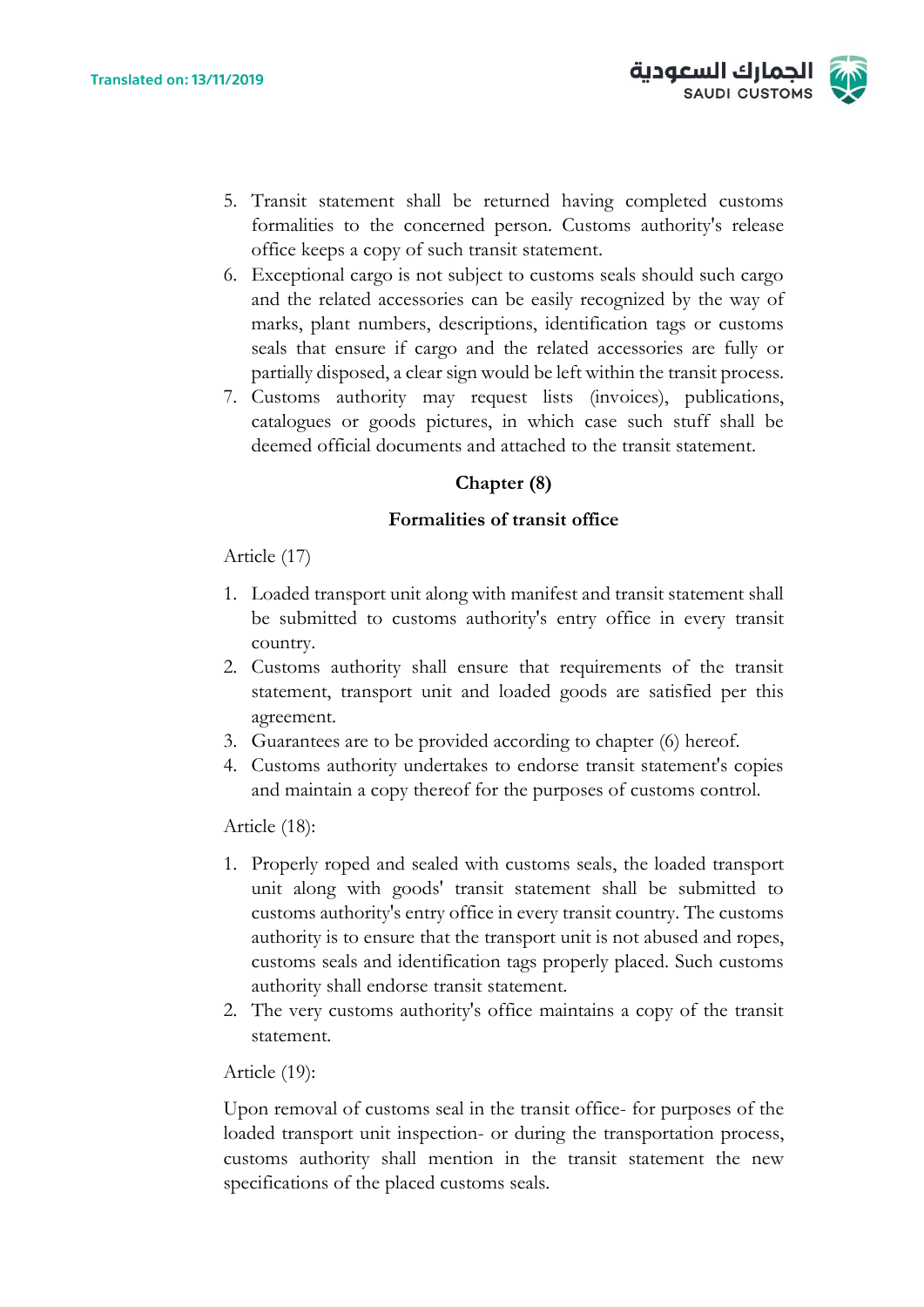

Article (20):

- 1. In the event that ropes or customs seals are broken or damaged, goods or transport units destructed or damaged due to force majeure or unanticipated event during the transportation process, person in charge of the transport shall promptly report such matter to nearest station office. The station office's customs authority, in turn, prepare a report, if possible, in which such customs authority relies on an accident form conforming to the form prescribed in the annex (3) hereto. Then, the customs authority allow to continue the transit process having taken the required formalities and attached a copy of the very report to the transit statement.
- 2. In case of failure to instantly contact the customs authority, any other official authority shall be contacted, which authority is responsible for preparing accident-reporting form that conforms to the form prescribed in annex (3) hereto, if possible, and for attaching such form to transit statement. The very report shall be submitted along with transport unit and transit statement to the next station office. The station office's customs authority allows to continue the transit process after fulfilling the required formalities.
- 3. Upon the imminent danger requiring full or partial prompt unloading of the goods, person in charge of the transport may take the appropriate formality at its discretion and responsibility and, therefore, follow the formality set out in paragraphs (1) and (2) of this article as required.
- 4. Unless ropes or customs seals are broken or damaged or goods or transport units destructed in a contracting party's territory, the next entry office's customs authority shall ensure the accident is proved in a report issued by an official entity in the country where the accident occurred. Thereafter, such customs authority allows to continue the transit process.

# **Chapter (9)**

#### **Formalities of destination office**

Article (21):

1. Loaded transport unit properly roped and sealed with customs seals shall be submitted along with the goods' transit statement to destination office's customs authority.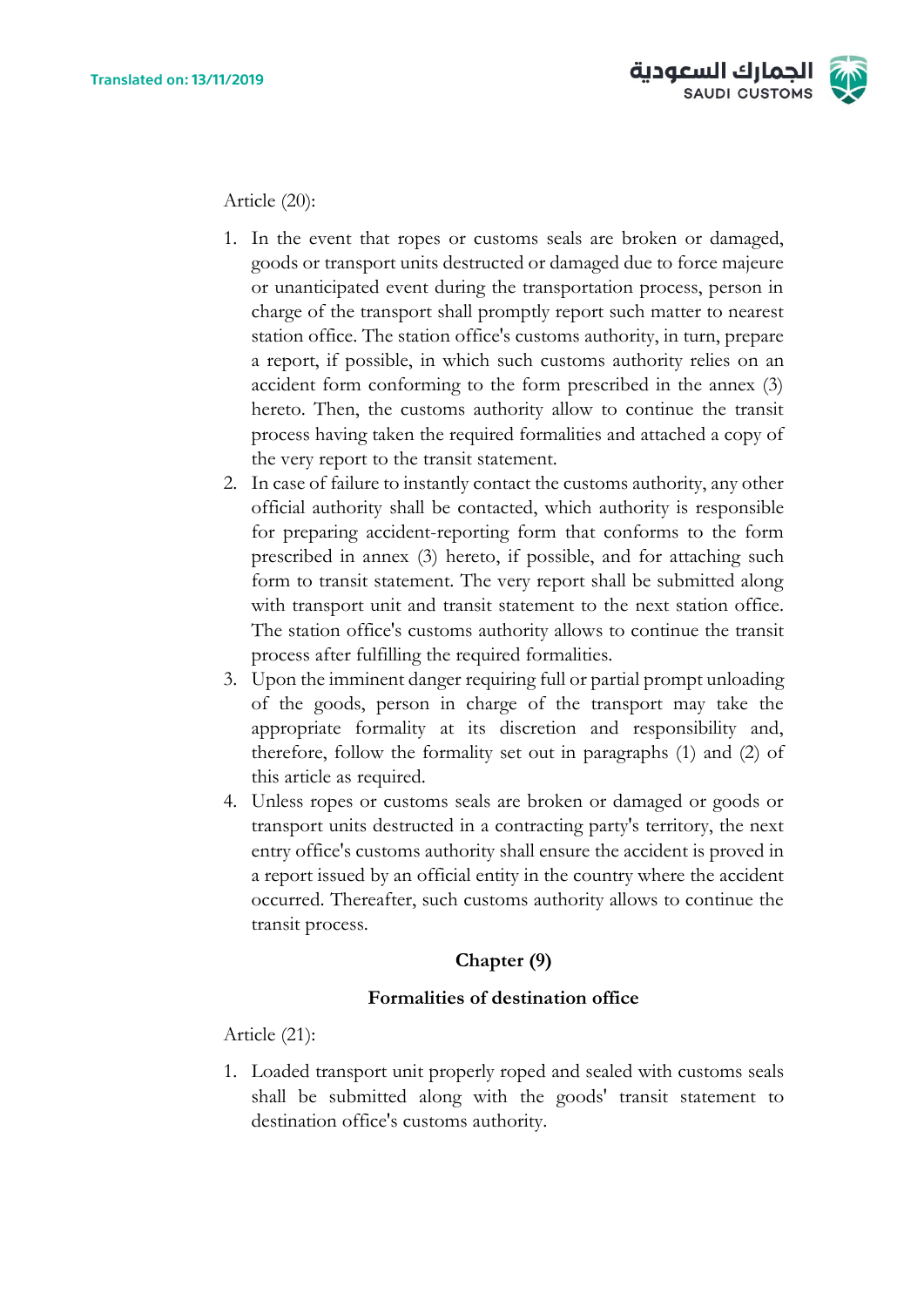

- 2. Destination office's customs authority takes any controlling steps as deemed necessary to ensure authorizer or carrier fulfills all the assigned obligations.
- 3. Destination office's customs authority shall state in the transit statement submittal date of the transport unit and any control results. The transit statement is to be returned to the concerned person and endorsed to prove goods are arrived in full. Such endorsement is provided for discharge purposes. A certificate thereof shall be provided to the concerned person upon request.
- 4. Destination office's customs authority keeps one or more copies of the transit statement.

#### **Chapter (10)**

#### **Administrative cooperation exchange**

#### Article (22):

Where customs authority of a contracting party country submits an application to a customs authority of another contracting party country requesting investigation of violation or doubting execution of this agreement, the latter customs authority shall promptly provide any information related to data, deals, transported goods, transport units or others.

Article (23):

In case a customs authority of a contracting party country finds out a material violation related to transit statement and process, such customs authority shall instantly notify customs authorities of the concerned contracting party countries.

Article (24):

Customs authorities of the concerned contracting party countries are entitled to directly call each other for the purpose of this agreement.

**Chapter (11)**

**Others**

Article (25):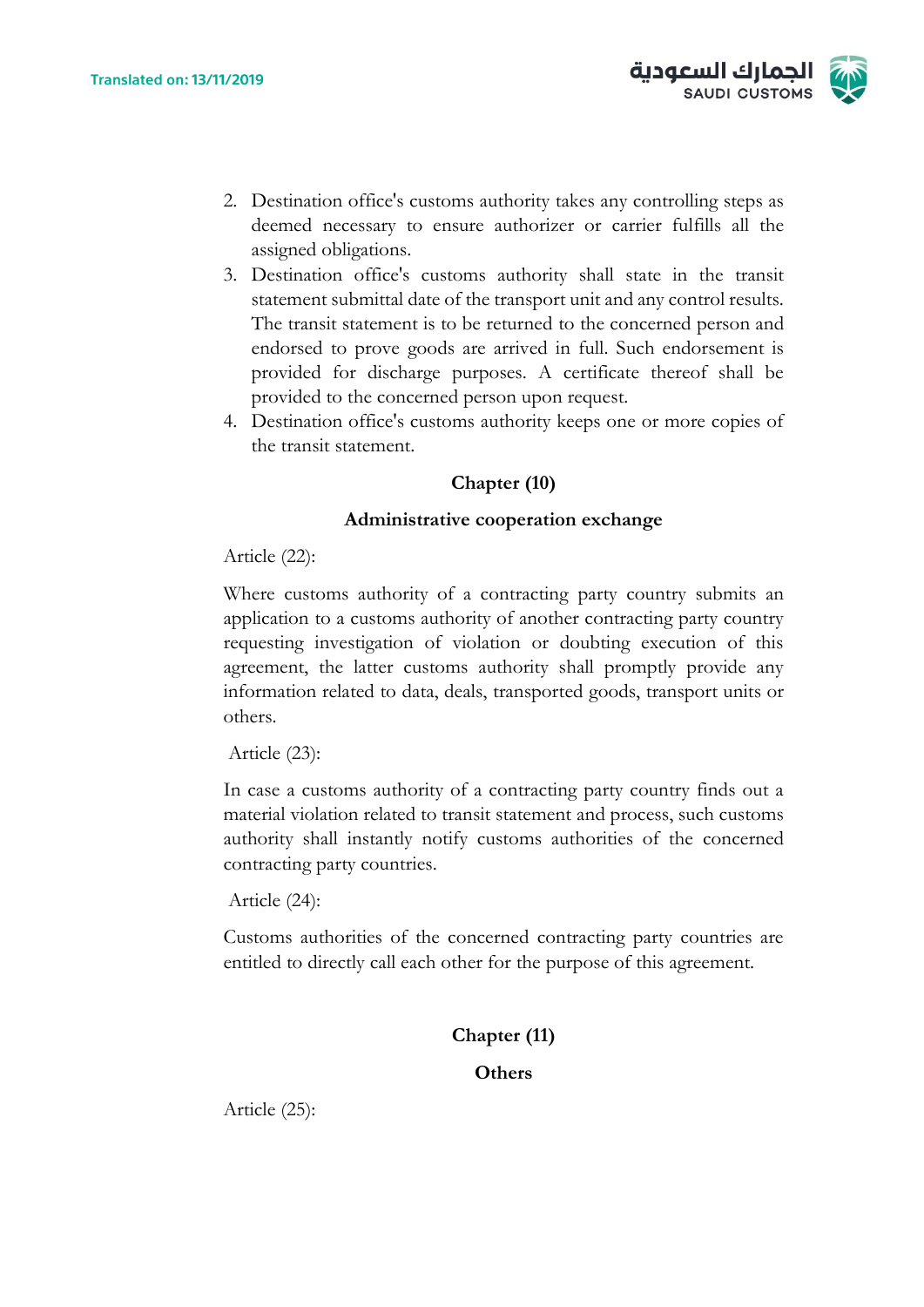

No additional goods may be shipped inside a transport unit during transit process unless a separate transit statement is regulated. This matter shall be mentioned in the original statement issued by primary release country.

#### Article (26):

Transit process may be completed in a station office unspecified in the transit statement as being destination office upon request of the concerned person and approval of the competent customs authority. This matter shall be mentioned in the transit statement and manifest given the fact that the post-process shall be deemed a transit process hereunder.

#### Article (27):

Should the responsibility for transport units or goods during the transit process are transformed from an authorizer or carrier to another, the competent customs authority's approval shall be obtained. The transport unit or goods shall be, then, responsible to the former authorizer or carrier until the very approval is obtained. A copy of the transit statement involving any control results is to be submitted to the former authorizer or carrier when requested.

#### Article (28):

Contracting parties may during transit process carried out in their territories:

- 1. Determine a deadline for transport units and goods to stay in the territories.
- 2. Draw a route for the transport units.
- 3. Set the passing transport units under customs escort.
- 4. Apply the applicable laws and regulations to exceptional cargo transport taken into account the provision hereof.

#### Article (29):

- 1. Forms, manifests and transit statements shall be issued in Arabic language and may be in another additional language- beside the Arabic language- accepted by customs authority of the territory where load offices are located.
- 2. Weight and measures are to be calculated per the metric system for the purposes of this agreement.

Article (30):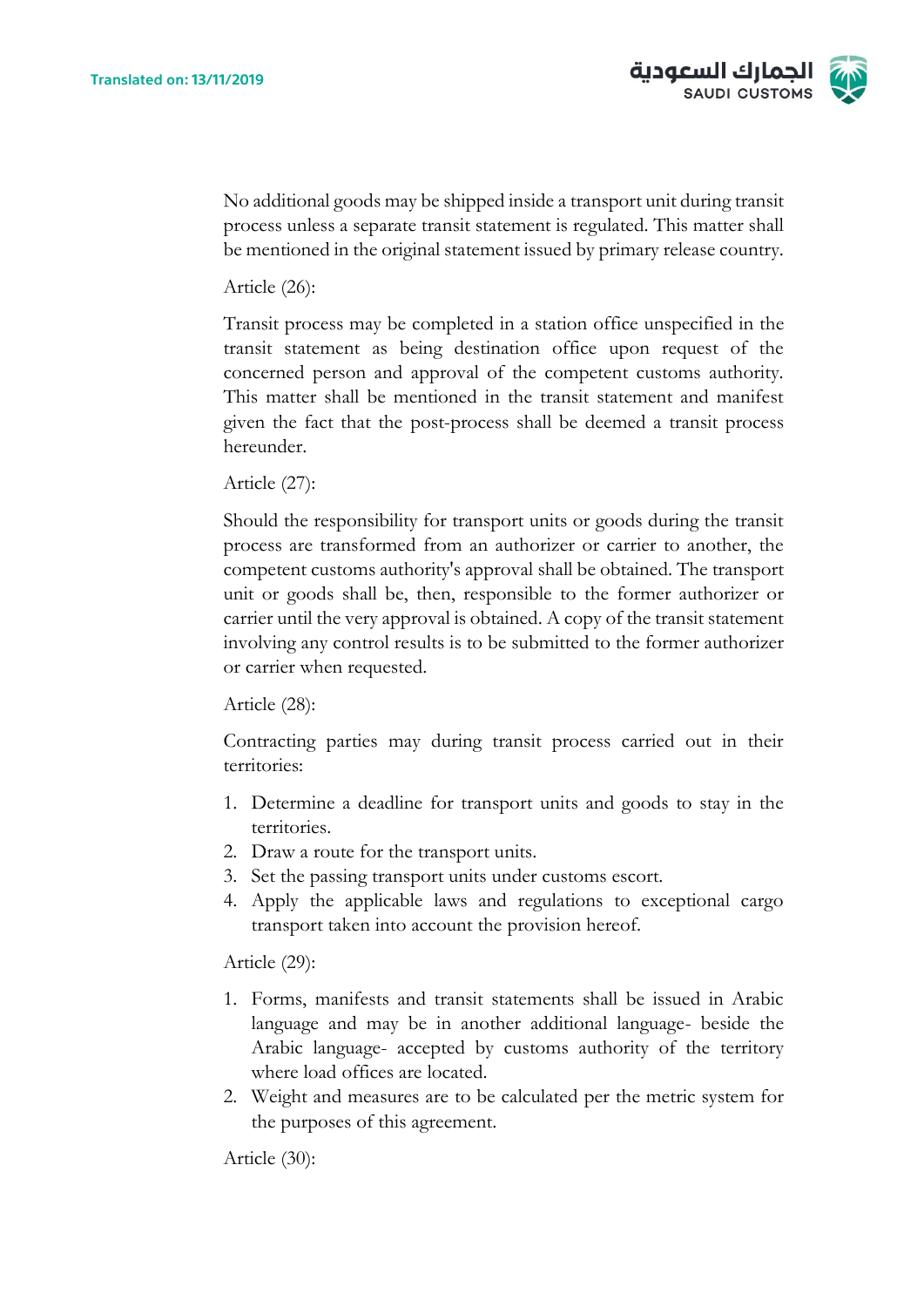

Pursuant to article (20) hereof, taxes and duties applied to goods and transport units may not be applied in case the customs authority learnt that goods and transport units have been completely damaged due to force majeure events during transit process.

Article (31):

Each contracting party shall:

- 1. Be responsible for performance of all official customs formalities through station offices as quick as possible giving the priority to damageable or reducible goods, animals and other goods that need prompt transport.
- 2. Allow to perform official customs formalities through transit office beyond the official working times and on public holidays.

#### Article (32):

Without prejudice to article (5) hereof, countries and parties may obtain service charges of official customs formalities if performed beyond the official working times, on public holidays or out of the determined places. This matter may occur upon directives issued on this concern.

Article (33):

Every contracting party shall be entitled to prevent- on temporary or permanent basis- any person from using such agreement once such person is proved to commit a violation to law or customs regulations. In such a case, other contracting parties, guarantee establishment or its affiliates shall promptly be notified thereof.

Article (34):

A cooperation is to be established between customs authority and railways in a pursuit to apply articles (6), (22) and (27) hereof, in case goods are transported by railways.

Article (35):

Contracting parties may grant each other- upon agreements- facilitations beyond those stipulated herein, provided this matter does not go against transit processes performed under this agreement.

Article (36):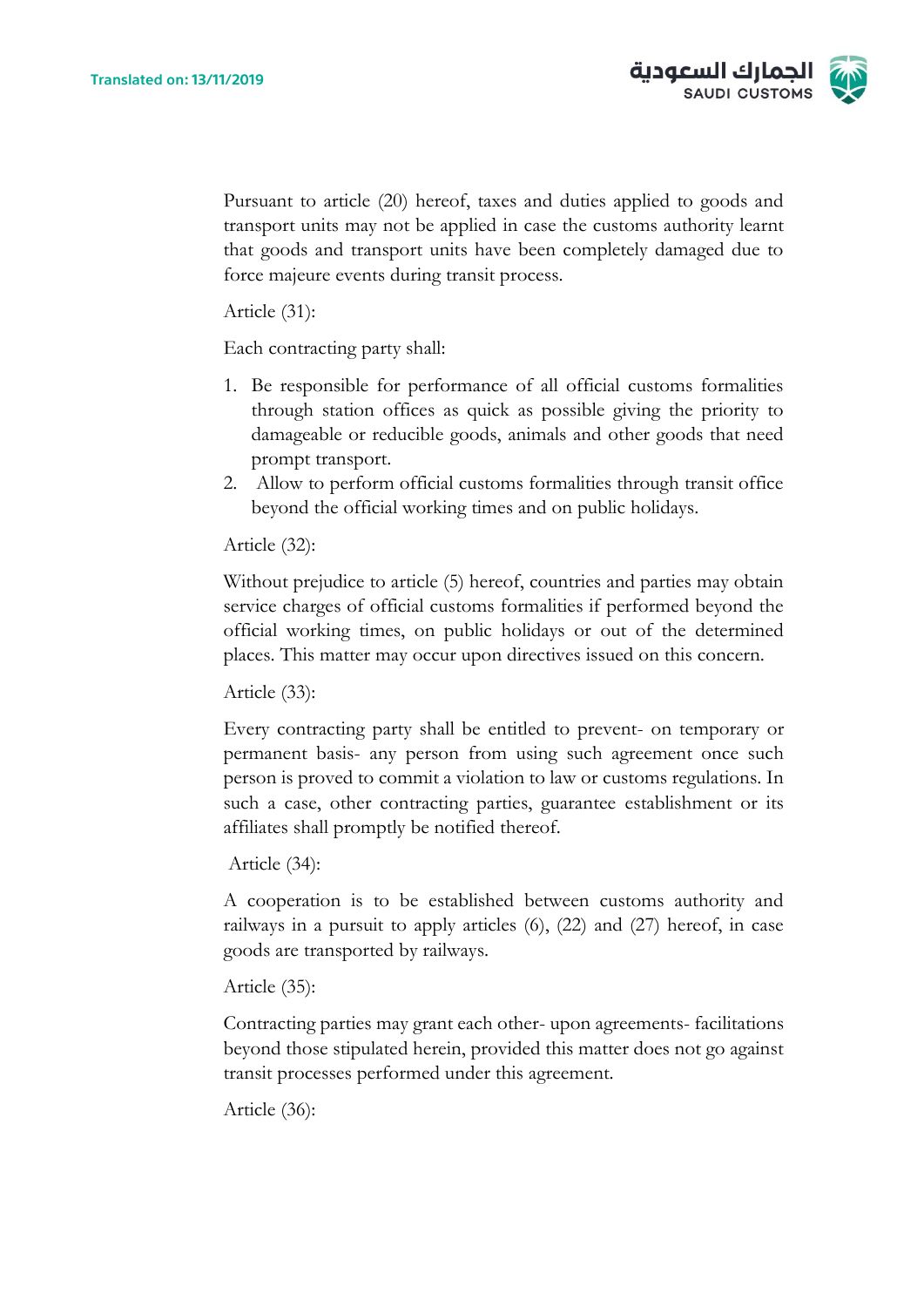

Used and unused Bond cards sent to guarantee establishment or its affiliates shall be exempted from taxes, duties and import, export and cash restrictions.

Article (37):

Right after this agreement comes into force, contracting parties determine inter-transport charges for the purposes of this agreement and according to recognized practices related to transport tariff.

# **Chapter (12)**

#### **Final provisions**

Article (38):

This agreement shall be endorsed by the signing countries per their constitutional laws. Endorsed documents, then, are to be filed with Arab League's Secretariat General, which in turn prepares a report on this filed endorsed documents and sends such report to other contracting parties.

Article (39):

Arab League states that do not sign this agreement may enter into it upon a declaration submitted to Secretary General, which in turn notifies other signing states thereof.

Article (40):

- a) This agreement shall be valid one month prior to filing the endorsed documents of signing seven states, amongst which there shall be five states signing Agreement on Trade Facilitation and Organizing Transit Trade among Arab States 1953.
- b) Effective form the date determined in the above paragraph, this agreement shall substitute provisions related to transit trade set out in the agreement made on 1953 and the amendments as above mentioned.

Article (41):

- 1. Any contracting party may announce a desire to withdraw from this agreement under a written document filed with Arab League's Secretariat General.
- 2. Such withdrawal shall be valid six months following the date the withdrawal document is filed.
- 3. Where a contracting party announces the desire to withdraw from this agreement per paragraph (1) of this article, obligations assigned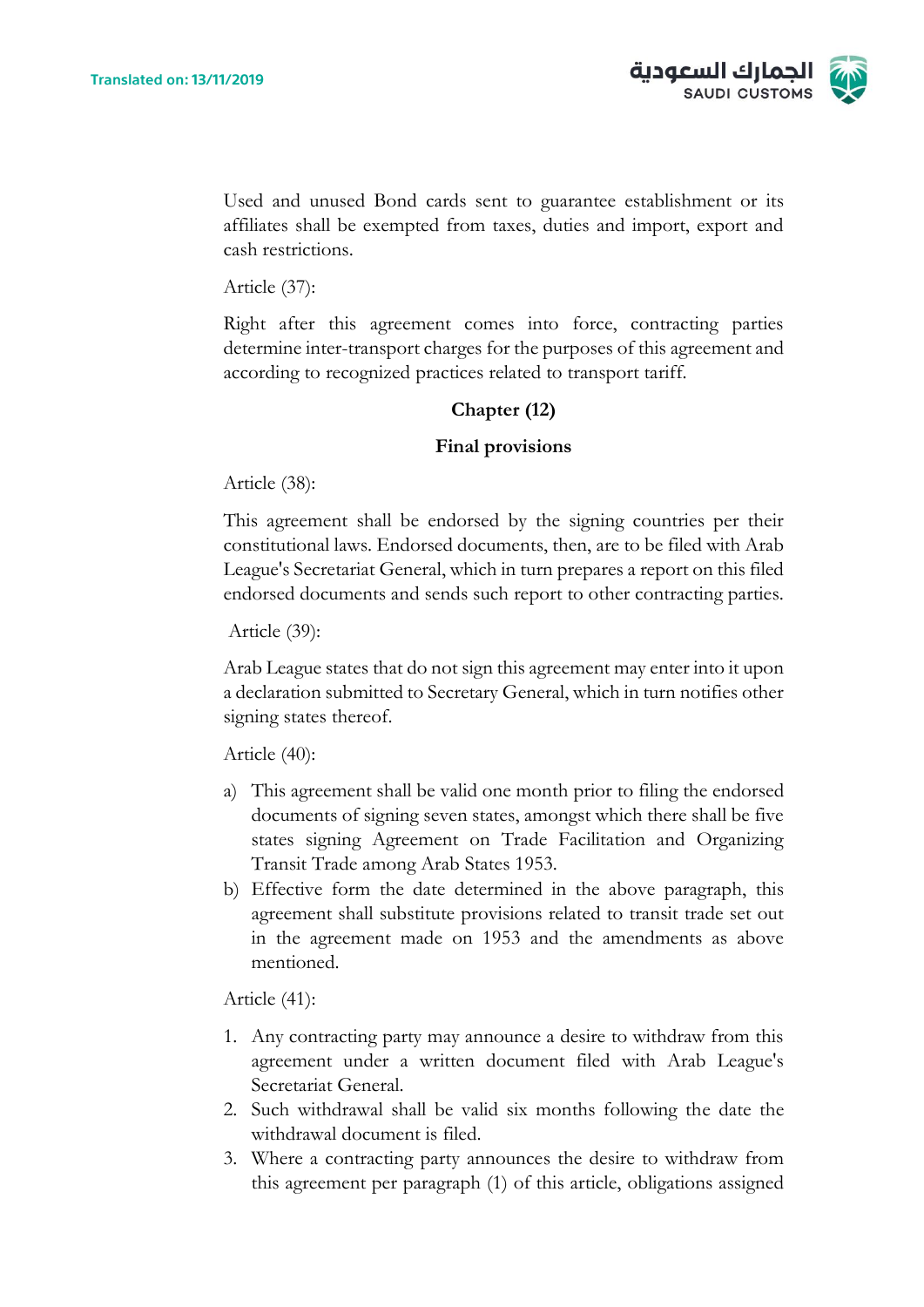

under this agreement with respect to any transit process performed before the date the withdraw comes into force shall be still valid.

Article (42):

- 1. This agreement is to be inspected by a technical committee involving representatives from every contracting party country, which committee is to meet within two months after execution of this agreement, one time a year and as the case may be. Such committee gives recommendations under bylaws of Economic and Social Council for issues arising out of application of this agreement. If such issues are settled upon two-third vote, these recommendations shall be deemed a binding resolution and promptly applied; otherwise, such recommendations shall be referred to Economic and Social Council to decide on them.
- 2. The committee meets in Arab League's Secretariat General or in any contracting party country upon a convening notice of Secretariat General or a request of a contracting party.

Article (43):

- 1. One or more contracting parties may propose to amend this agreement, provided such proposal is to be submitted to the technical committee mentioned in article (42) hereof to provide the related recommendations.
- 2. Such amendments shall be valid effective from the date of filing the endorsed documents of signing seven state governments, amongst which there shall be five states signing Agreement on Trade Facilitation and Organizing Transit Trade among Arab States 1953.

Article (44):

The annexes hereto shall be deemed an integral part hereof.

Article (45):

Arab League's Secretary General undertakes to inform the contracting parties with the following:

- a) Signing, endorsing and joining this agreement shall be according to article (38) hereof.
- b) Joining shall be according to o article (39) hereof.
- c) Effective date of this agreement shall be according to article (40) hereof.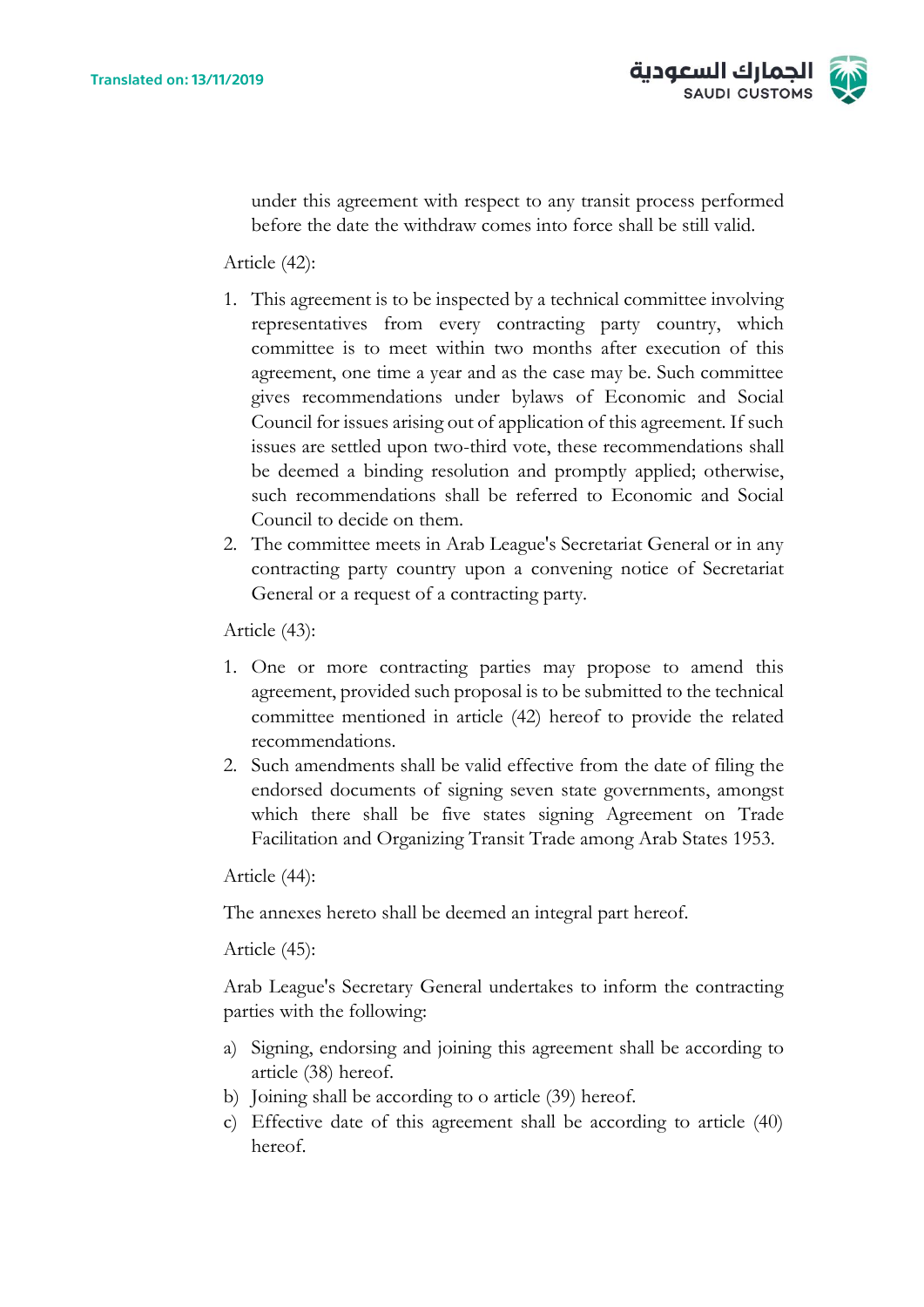

- d) Withdraw from this agreement shall be according to article (43) hereof.
- e) Any amendment shall be valid per article (43) hereof.

This agreement was made in Arabic language in Cairo on Monday, Rabi' Al-Awwal 24th, 1397 AH (corresponding to March 14th, 1977 AD) in one original copy to be filed with Arab League's Secretariat General. A true copy hereof shall be delivered to each signing or joining country.

In witness whereof, authorized representatives whose names are mentioned hereinafter set their hands on behalf and in names of their governments.

| Signed                              |
|-------------------------------------|
| (Dr. Nagm Al Dagani)                |
| (Sheikh/ Sultan Bin Ahmed Al Maala) |
| (Ibrahim Mohammed Abdel Kareem)     |
| (Salah Al Deen Abdullah)            |
| (Gamal Hoho)                        |
| (Sheikh/ Mohammed Aba Khalil)       |
| (Al Sharief Al Khatam Mohammed)     |
| (Dr. Mohammed Al Emadi)             |
| (Abdel Rahman Fareh)                |
| (Hekmat Ibrahim Al Azzawi)          |
| (Abdullah Saeed Al Shoeely)         |
| (Ibrahim Eissa)                     |
| (Ali Sultan Al Ali)                 |
| (Abdel Rahman Al Ateeqi)            |
| (Meshal Doumat)                     |
| (Soliman Al Qunsol)                 |
| (Dr. Salah Al Deen Hamed)           |
| (Abdel Latif Al Iraqi)              |
| (Ismail Weld Mawlood)               |
| (Mostafa Yaaqoub)                   |
| (Mahmoud Saeed Madhi)               |
|                                     |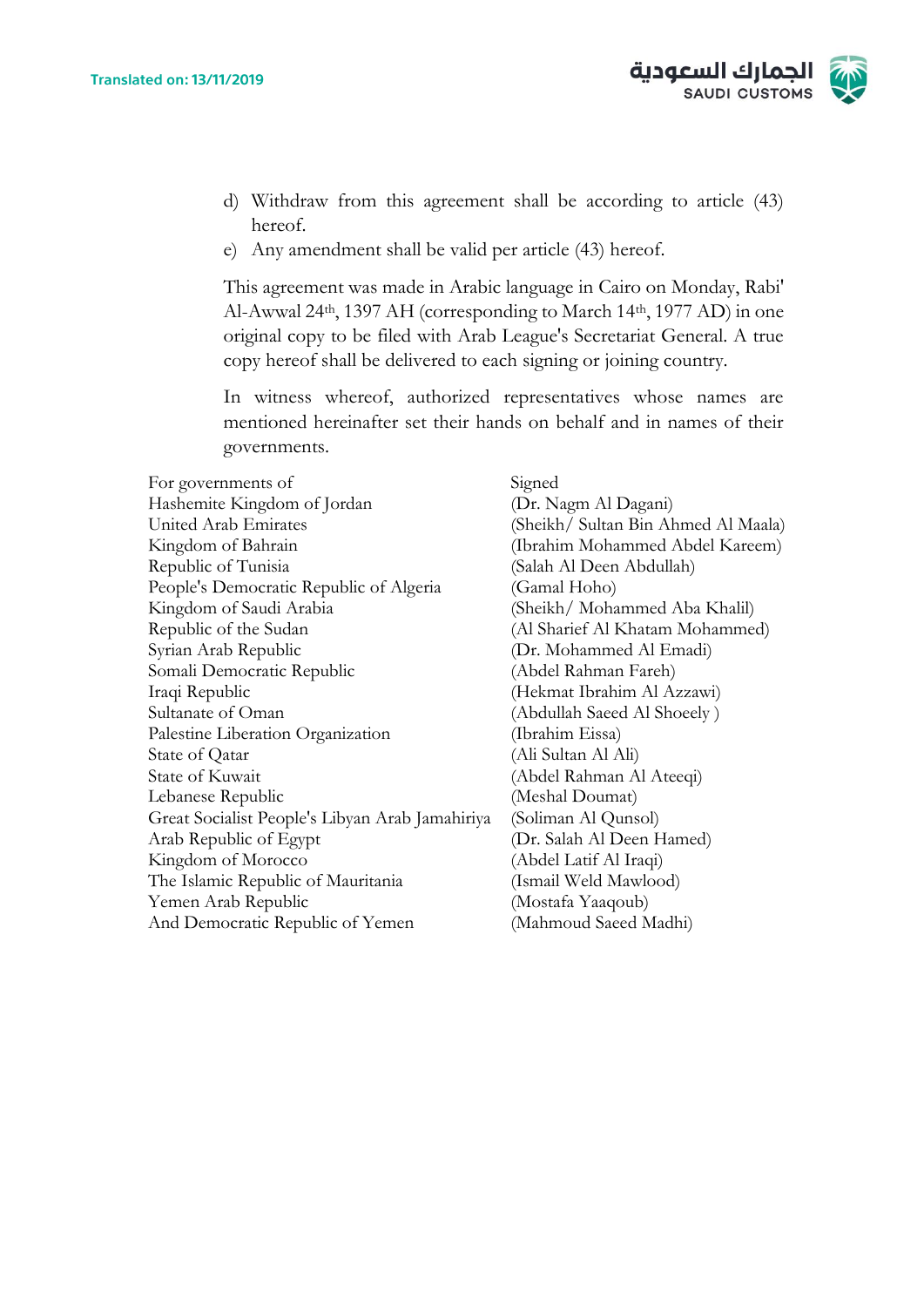

# **Annex (1)**

# **Requirements of covers, ropes and customs seals**

Covers, ropes and customs seals shall meet the following:

- 1. General requirements: they shall be:
	- a) Strong, durable and resistant to natural factors,
	- b) Quickly and easily set up or removed,
	- c) Easily inspected and verified,
	- d) And caused clear signs upon removal, disassembly or abuse.
- 2. Requirements of covers: covers shall be:
	- a) Made of cloth,
	- b) Composed of one piece,
	- c) Proper and not torn in a way that prevents access to the cargo,
	- d) Large as far as to completely cover the whole cargo and to slip down the sides of the box packaged,
	- e) And equipped with metal rings fixed in the cloth throughout its length on equal dimensions, if possible.
- 3. Requirements of ropes: ropes shall be:
	- a) Composed of one piece,
	- b) Long enough to the extent that allows the rope ends to come together after passing into the cover holes and the box rings,
	- c) And set up in a way that prevents access to anywhere of the box or the cargo except by cutting off or damaging the rope.
- 4. Requirements of customs seals: seals shall be:
	- a) Shaped and sized in a way it can be easily seen,
	- b) Made of strong material as far as to prevent breaking and damage due to natural factors,
	- c) Manufactured in a way that does not allow reuse,
	- d) Marked with word (customs), name of the country in Arabic, and numbers, codes and words referring to name of the sealing station office.
	- e) Hard to be imitated or forged.
	- f) Holed in a size allowing ropes to pass through and to be closely collected together upon closing the seal.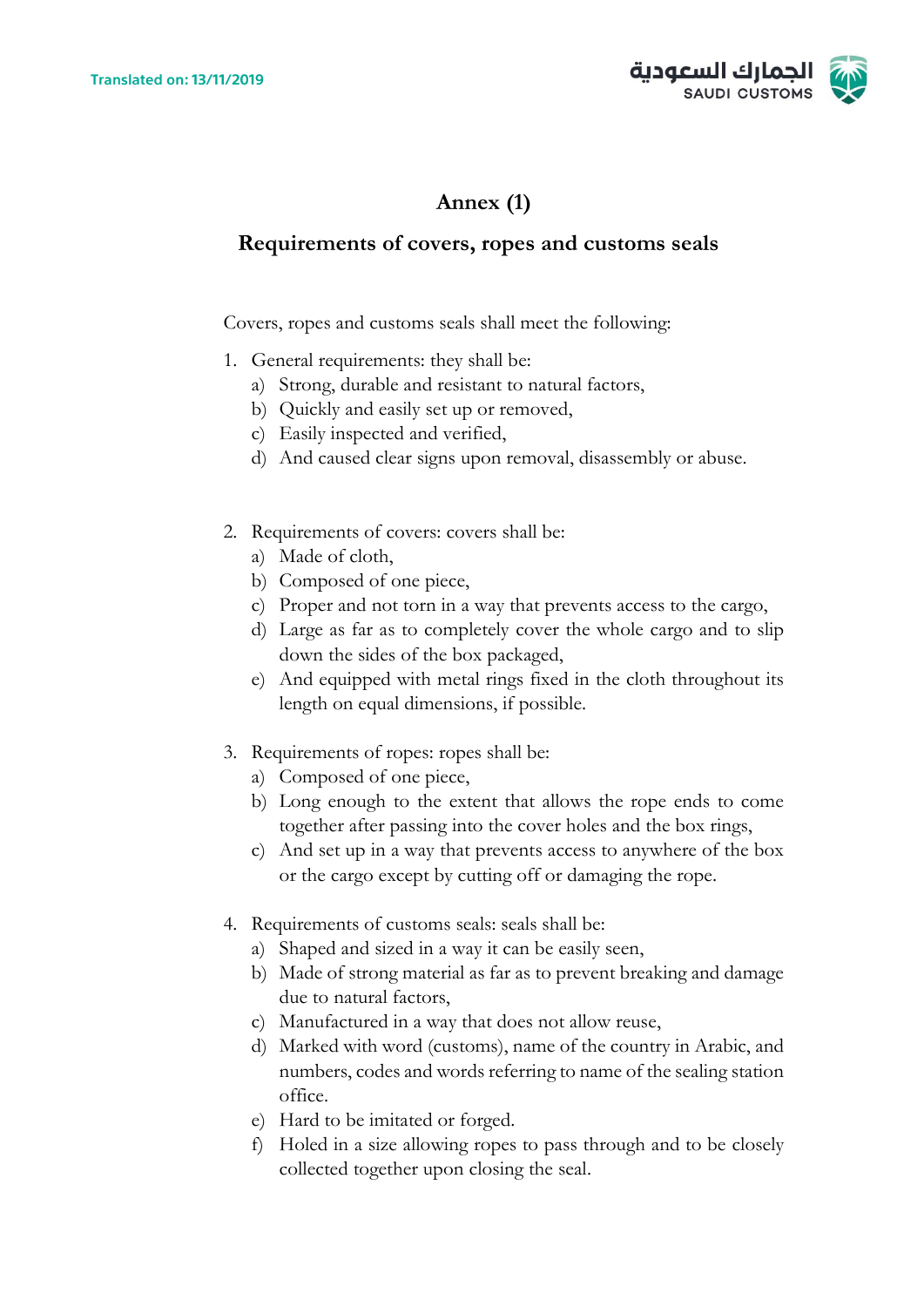

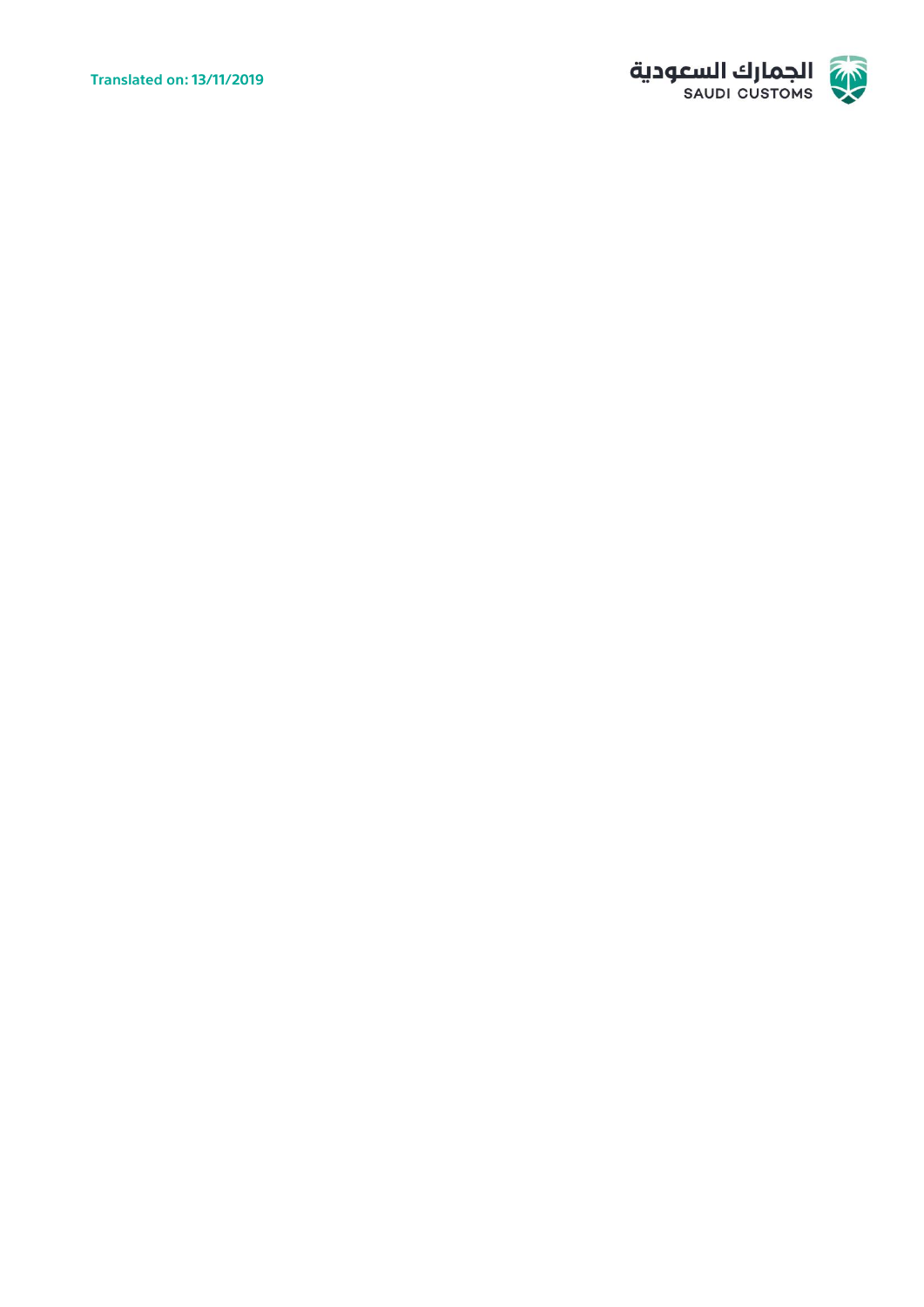

# **Annex (2)**

| Accident report regulating execution of article (26) of Agreement on the Regulation<br>of Transit Transport among Arab States signed on 14/03/1997.    |
|--------------------------------------------------------------------------------------------------------------------------------------------------------|
|                                                                                                                                                        |
| Carrier name:                                                                                                                                          |
|                                                                                                                                                        |
| .<br>Driver name:                                                                                                                                      |
| .                                                                                                                                                      |
| Name of countries where the accident occurred:                                                                                                         |
| Place of the accident:                                                                                                                                 |
| We, the undersigned, represent that on / / , inspection has been<br>conducted for the above transport unit and, therefore, we concluded the following: |
| 1. Transport unit:                                                                                                                                     |
| 2. Cargo:                                                                                                                                              |
| Formalities taken by the carrier:                                                                                                                      |
| Employees' names and signatures:                                                                                                                       |
| Formalities taken by regulators of evidence report:                                                                                                    |